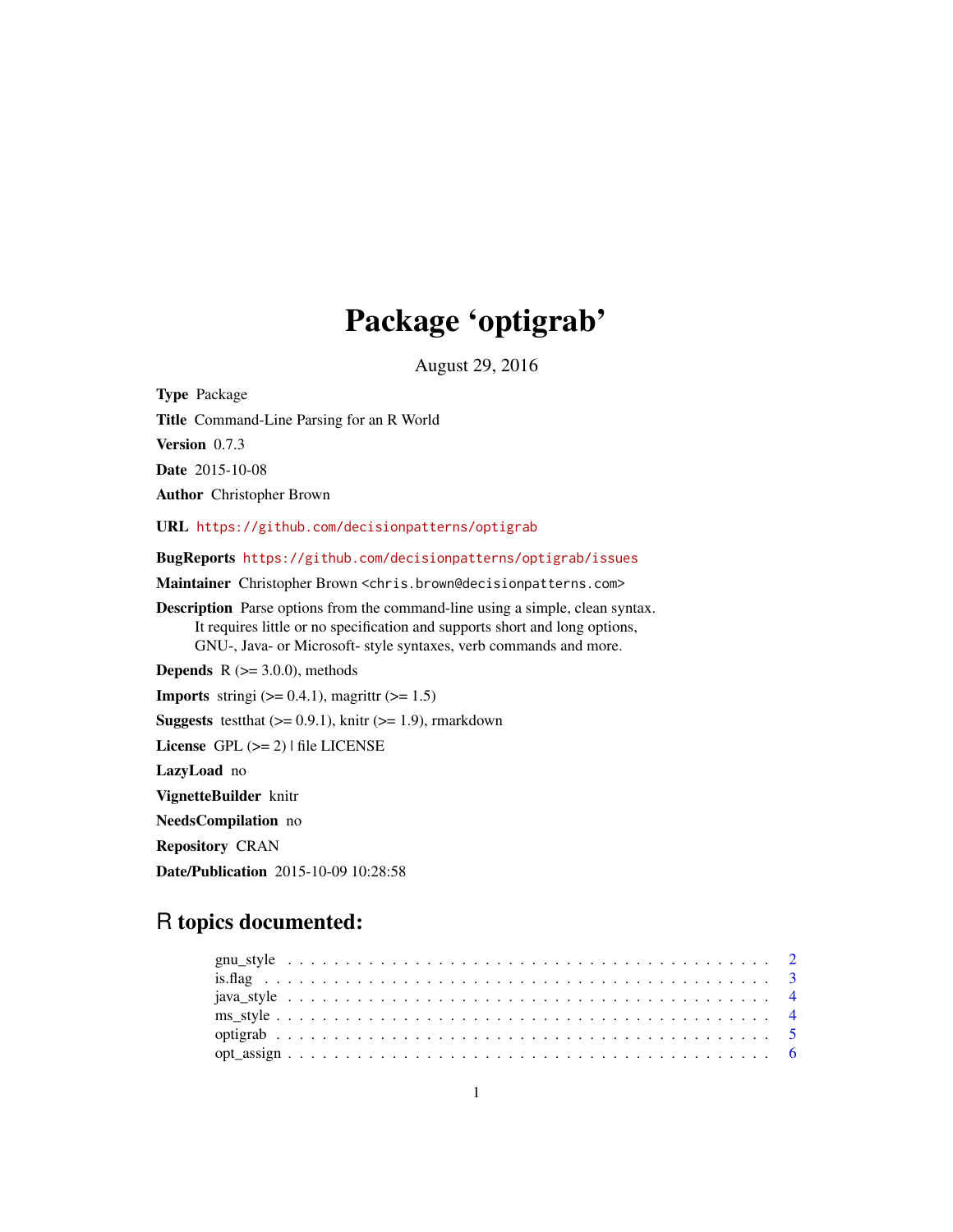<span id="page-1-0"></span>

| Index |  |  |  |  |  |  |  |  |  |  |  |  |  |  |  |  |  |  |
|-------|--|--|--|--|--|--|--|--|--|--|--|--|--|--|--|--|--|--|
|       |  |  |  |  |  |  |  |  |  |  |  |  |  |  |  |  |  |  |
|       |  |  |  |  |  |  |  |  |  |  |  |  |  |  |  |  |  |  |
|       |  |  |  |  |  |  |  |  |  |  |  |  |  |  |  |  |  |  |
|       |  |  |  |  |  |  |  |  |  |  |  |  |  |  |  |  |  |  |
|       |  |  |  |  |  |  |  |  |  |  |  |  |  |  |  |  |  |  |
|       |  |  |  |  |  |  |  |  |  |  |  |  |  |  |  |  |  |  |
|       |  |  |  |  |  |  |  |  |  |  |  |  |  |  |  |  |  |  |
|       |  |  |  |  |  |  |  |  |  |  |  |  |  |  |  |  |  |  |
|       |  |  |  |  |  |  |  |  |  |  |  |  |  |  |  |  |  |  |
|       |  |  |  |  |  |  |  |  |  |  |  |  |  |  |  |  |  |  |
|       |  |  |  |  |  |  |  |  |  |  |  |  |  |  |  |  |  |  |

<span id="page-1-1"></span>gnu\_style *GNU-style command line options*

#### Description

Functions for enabling GNU-style commpand-line option behavior.

# Usage

gnu\_style

#### Format

```
List of 3
 $ flag_test :function (x)
  ..- attr(*, "srcref")=Class 'srcref' atomic [1:8] 2 18 2 57 18 57 2 2
 .. .. ..- attr(*, "srcfile")=Classes 'srcfilecopy', 'srcfile' <environment: 0x737f9e0>
 $ flag_to_name:function (x)
  ..- attr(*, "srcref")=Class 'srcref' atomic [1:8] 4 21 4 52 21 52 4 4
 .. .. ..- attr(*, "srcfile")=Classes 'srcfilecopy', 'srcfile' <environment: 0x737f9e0>
 $ name_to_flag:function (x)
  ..- attr(*, "srcref")=Class 'srcref' atomic [1:8] 6 21 13 1 21 1 6 13
 .. .. ..- attr(*, "srcfile")=Classes 'srcfilecopy', 'srcfile' <environment: 0x737f9e0>
```
#### Details

Functions for enabling GNU-style command-line options. GNU-style options are characterized by a single dash  $(-)$  before single character option flags and a double dash  $(-)$  before multiple character option flags.

# References

<http://www.gnu.org/prep/standards/standards.html>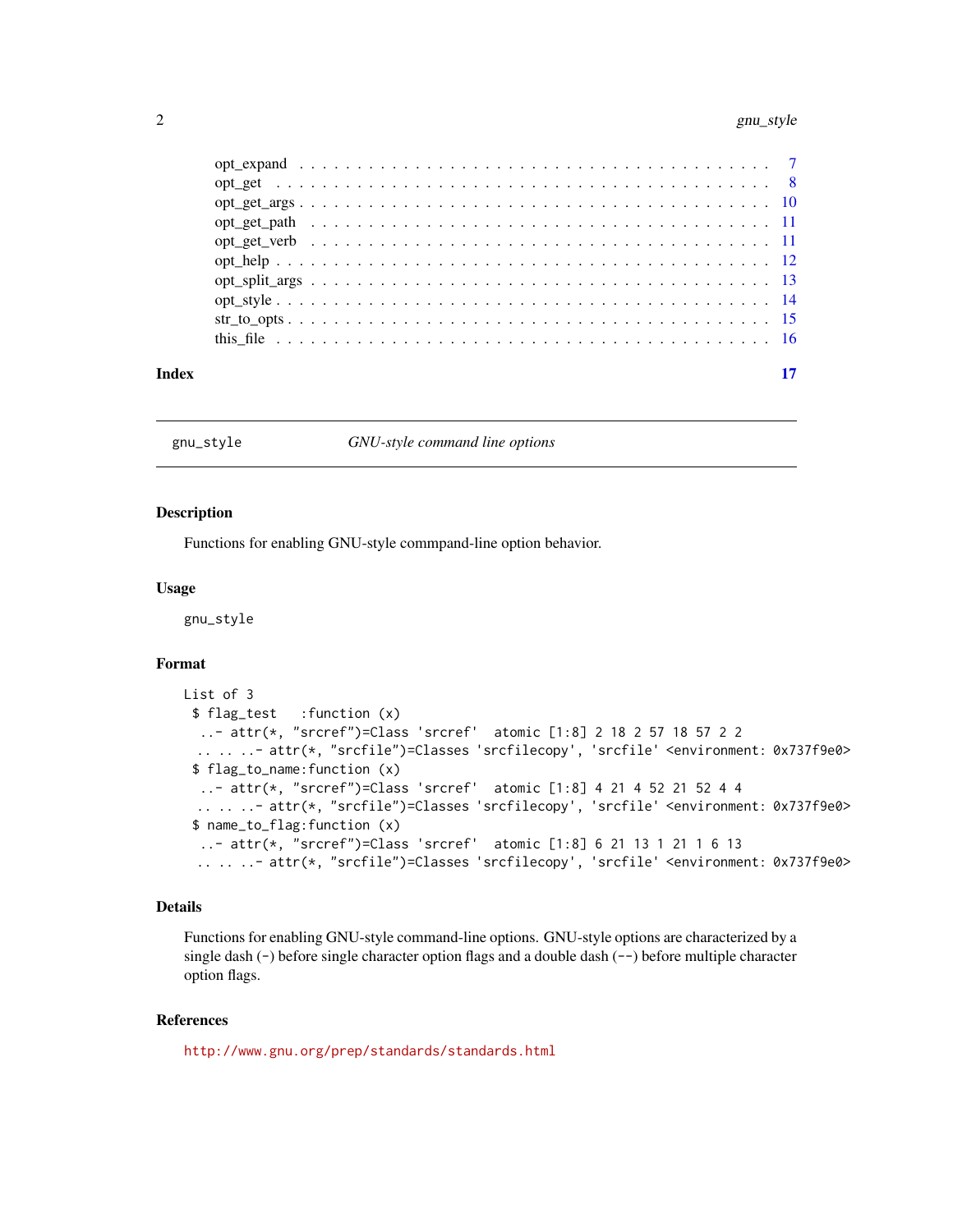<span id="page-2-0"></span>is.flag 3

# See Also

```
Non-exported function *_flag_test, *_flag_to_name and *_name_to_flag
gnu_style
java_style
ms_style
```
is.flag *Determine if/which vector element are options flags*

# Description

Determines if an element of a vector is an option flag (as opposed to a value ) by checking against the option style

#### Usage

is.flag(x)

which.flag(x)

# Arguments

x vector of options, for example commandArgs().

#### Details

is.flag and which.flag are internal functions not expected to be called directly.

They are used to identify which elements of the option vector are option names (as opposed to option values). Options are identified by getOptions('optigrab')\$style\$flag\_test. By defailt, *optigrab* follows GNU-style command line arguments, i.e. those beginning with "–" or "-" and are set at the time of package loading.

# Value

logical. indicating which arguments are flags.

numeric

```
optigrab:::is.flag( c( "--foo", "bar") )
  optigrab:::is.flag( c( "--foo", "bar", "-f", "-b", "text" ) )
optigrab:::which.flag( c( "--foo", "bar") )
  optigrab:::which.flag( c( "--foo", "bar", "-f", "-b", "text" ))
```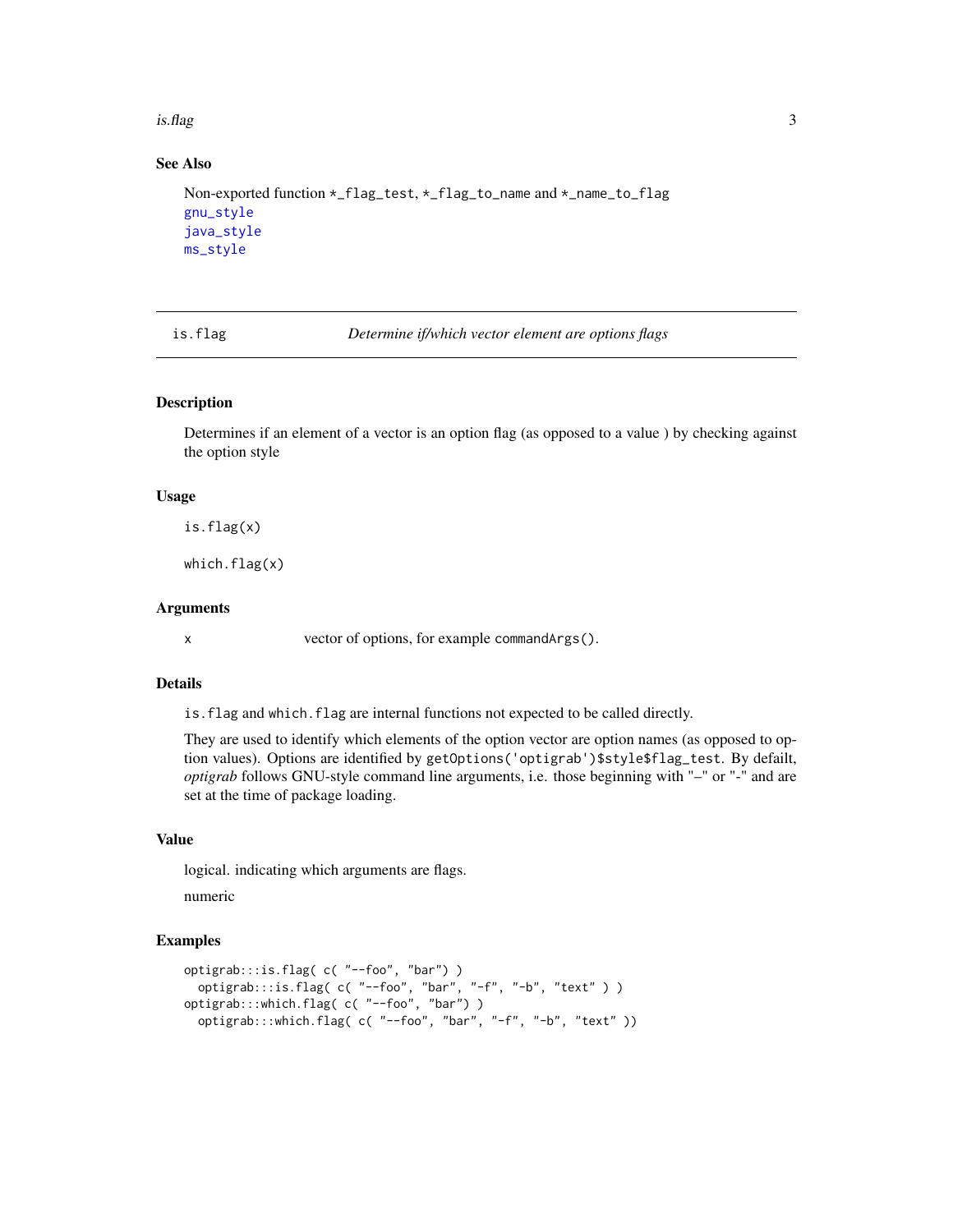<span id="page-3-1"></span><span id="page-3-0"></span>

#### Description

Functions for enabling Java-style commpand-line option behavior.

#### Usage

java\_style

# Format

```
List of 3
 $ flag_test :function (x)
  ..- attr(*, "srcref")=Class 'srcref' atomic [1:8] 3 19 3 51 19 51 3 3
  .. .. ..- attr(*, "srcfile")=Classes 'srcfilecopy', 'srcfile' <environment: 0x733e1a8>
 $ flag_to_name:function (x)
  ..- attr(*, "srcref")=Class 'srcref' atomic [1:8] 5 22 5 51 22 51 5 5
 .. .. ..- attr(*, "srcfile")=Classes 'srcfilecopy', 'srcfile' <environment: 0x733e1a8>
 $ name_to_flag:function (x)
  ..- attr(*, "srcref")=Class 'srcref' atomic [1:8] 7 22 7 51 22 51 7 7
 .. .. ..- attr(*, "srcfile")=Classes 'srcfilecopy', 'srcfile' <environment: 0x733e1a8>
```
#### Details

Functions for enabling Java-style command-line options. Java-style options are characterized by a single dash  $(-)$  before the option name.

# See Also

```
Non-exported function *_flag_test, *_flag_to_name and *_name_to_flag
gnu_style
java_style
ms_style
```
<span id="page-3-2"></span>ms\_style *Microsoft-style command line options*

#### **Description**

Functions for enabling Microsoft-style commpand-line option behavior.

#### Usage

ms\_style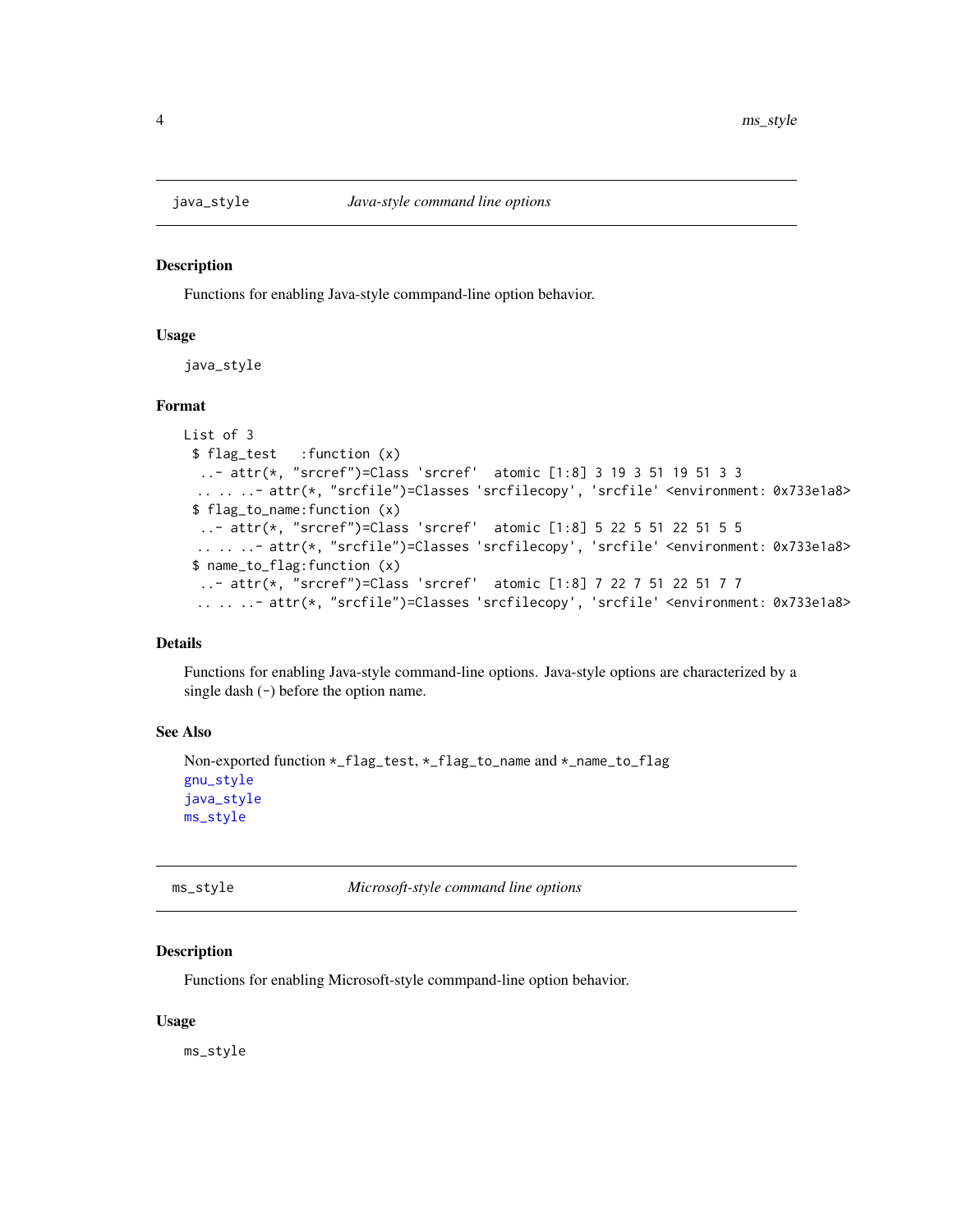#### <span id="page-4-0"></span>optigrab 5

# Format

```
List of 3
 $ flag_test :function (x)
  ..- attr(*, "srcref")=Class 'srcref' atomic [1:8] 3 17 3 49 17 49 3 3
 .. .. ..- attr(*, "srcfile")=Classes 'srcfilecopy', 'srcfile' <environment: 0x7312ef8>
 $ flag_to_name:function (x)
  ..- attr(*, "srcref")=Class 'srcref' atomic [1:8] 5 20 5 49 20 49 5 5
 .. .. ..- attr(*, "srcfile")=Classes 'srcfilecopy', 'srcfile' <environment: 0x7312ef8>
 $ name_to_flag:function (x)
  ..- attr(*, "srcref")=Class 'srcref' atomic [1:8] 7 20 7 49 20 49 7 7
 .. .. ..- attr(*, "srcfile")=Classes 'srcfilecopy', 'srcfile' <environment: 0x7312ef8>
```
# Details

Functions for enabling Microsoft-style command-line options. Microsoft-style options are characterized by a single forward slash (/) before the option name.

Microsoft-style options can be supported by seetting

#### See Also

```
Non-exported function *_flag_test, *_flag_to_name and *_name_to_flag
gnu_style
ms_style
ms_style
```
# Examples

```
opt_style(ms_style)
 opt_get( "foo", opts=c("/foo", "bar") )
```
optigrab *Optigrab*

#### Description

The optigrab packages providesa function opt\_grab to retrieve options/arguments from the command line. It is useful for running R in batch mode with R CMD BATCH ... or Rscript.

GNU-, Java- and Microsoft-style command line options are supported. GNU-style is the default.

See the *optigrab* vignettes or the github README file for details.

#### References

The Jerk. Dir. Carl Reiner. Perf Steve Martin, Bernadette Peters, Caitlin Adams. Universal Pictures, 1979.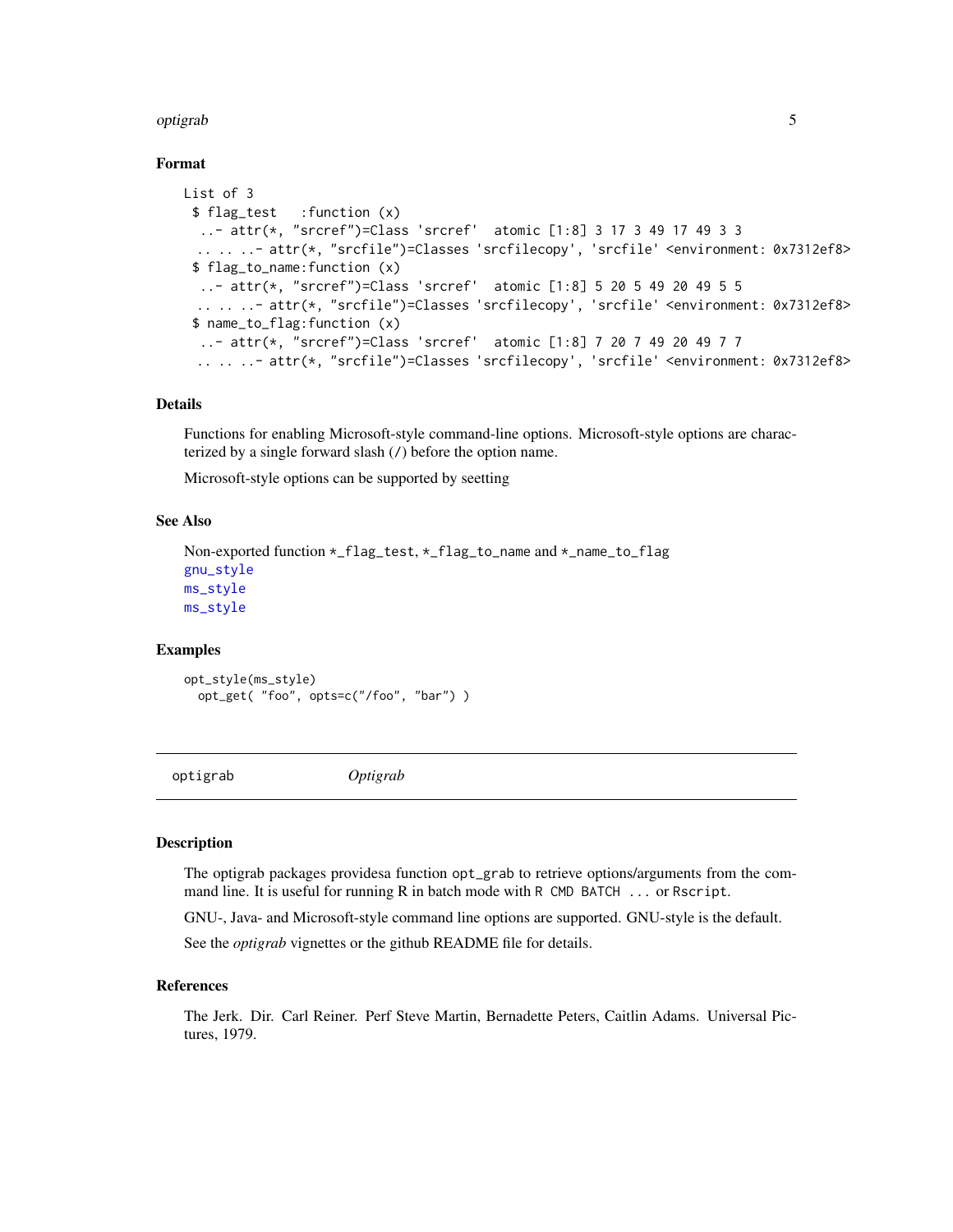<span id="page-5-0"></span><http://www.gnu.org/prep/standards/standards.html>

<https://github.com/gsscoder/commandline>

# See Also

[opt\\_get](#page-7-1) [commandArgs](#page-0-0)

# Examples

```
## Not run:
  opt_get( c("foo","f"))
## End(Not run)
  opts <- c( "--flag", "bar" )
  flag <- opt_get( c("foo","f"), opts=opts ) # bar
```
opt\_assign *Get option and assign to variables*

# Description

opt\_get and assign

#### Usage

```
opt_assign(x, pos = 1, inherits = FALSE, name = x, ...,assign.na = FALSE)
```

```
opt_assign_all(x, ..., assign.na = FALSE)
```
# Arguments

| $\mathsf{x}$ | character or list; variable names or alias. If no coercion is done, and the first<br>element of a character vector of length greater than one will be used, with a<br>warning. |
|--------------|--------------------------------------------------------------------------------------------------------------------------------------------------------------------------------|
| pos          | where to do the assignment. By default, assigns into the current environment.<br>See 'Details' for other possibilities.                                                        |
| inherits     | should the enclosing frames of the environment be inspected?                                                                                                                   |
| name         | character; name of option                                                                                                                                                      |
| .            | arguments passed to opt_get                                                                                                                                                    |
| assign.na    | logical; whether NA can be assigned. (Default: FALSE)                                                                                                                          |
|              | opt_assign parses an option using opt_get and then assigns it according to                                                                                                     |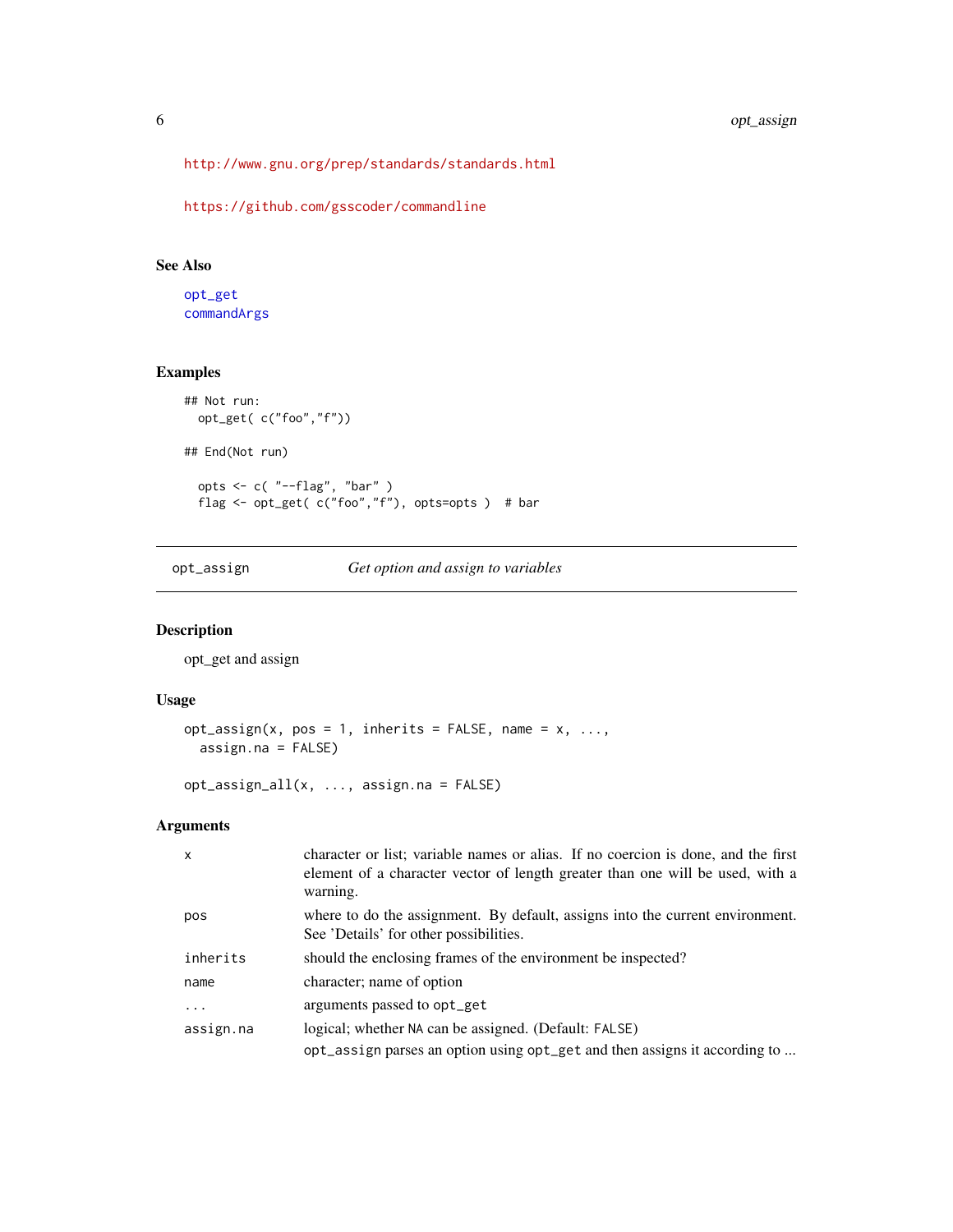# <span id="page-6-0"></span>opt\_expand 7

# See Also

[opt\\_get](#page-7-1) [assign](#page-0-0)

#### Examples

```
opt_assign( "foo", opts=c("--foo","bar") )
  opt_assign( c("foo","f"), opts=c("--foo","baz") )
```

| opt_expand | Expand argument vector to split names from values This is an internal |
|------------|-----------------------------------------------------------------------|
|            | function and should generally not be called directly.                 |

# Description

Expand argument vector to split names from values This is an internal function and should generally not be called directly.

# Usage

```
opt_expand(opts = commandArgs())
```
#### Arguments

| opts | character vector of arguments. (Default: commandArgs()) |
|------|---------------------------------------------------------|
|      | opt_expand does two things:                             |

- "1." removes values preceding and including –args
- "2." splits and value containing an equal (=) sign

#### Note

non-exported

#### See Also

[opt\\_grab](#page-7-2) [base{](#page-0-0)commandArgs}

```
optigrab:::opt_expand()
  optigrab:::opt_expand( opts=c( "--foo", "bar") )
```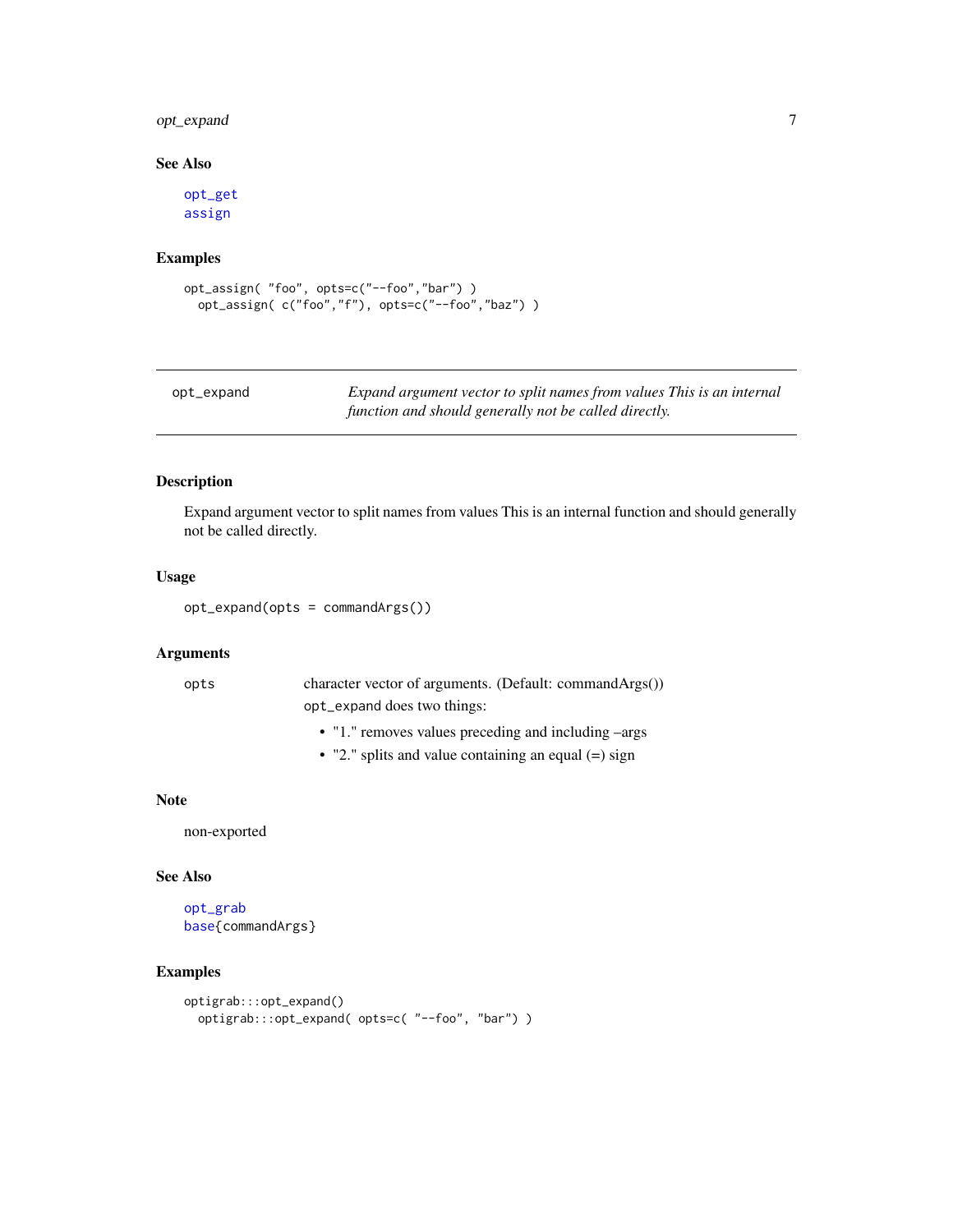<span id="page-7-1"></span><span id="page-7-0"></span>

#### <span id="page-7-2"></span>Description

Returns value(s) from the command-line associated with the desired option.

# Usage

```
opt_get(name, default, n, required = FALSE, description = NULL,
  opts = commandArgs(), style = getOption("optigrab")$style)
opt_get_gnu(flag, ...)
opt_get_ms(flag, ...)
opt_get_java(flag, ...)
opt_grab(flag, n = 1, opts = commandArgs())
```
#### Arguments

| name        | character; vector of possible synonymes for the "flag" that identifies the option.                                                                           |
|-------------|--------------------------------------------------------------------------------------------------------------------------------------------------------------|
| default     | any; the value(s) provided if the flag is not found (default: $NA$ )                                                                                         |
| n           | integer; number of values to retrieve. See Details. (default: determined by<br>default, see <b>Details</b> below.)                                           |
| required    | logical; whether the value is required. If not found or an incorrect, number of<br>values are found, an error is thrown. (default: FALSE)                    |
| description | (character) message to be printed with opt_help                                                                                                              |
| opts        | character; vector to parse for options (default: commandArgs())                                                                                              |
| style       | list; list of functions that define the parsing style                                                                                                        |
| flag        | character; vector of possible synonyms for the "flag" that identifies the option.<br>These should be given as they would exactly appear on the command line. |
| $\cdots$    | additional arguments passed to opt_grab                                                                                                                      |

#### Details

These functions support parsing of command arguments work when using Rscript, a  $\# \$ ! on linux systems or R CMD BATCH. By default, they closely follows the ubiquitous GNU standards for command-line interfaces. opt\_grab is the workhorse that does the actual parsing. It returns the options values or NA if it cannot discern them. It is currently exported, but this may change in future version to be an internal function. Its interface is not guarantted. The user should use opt\_get instead.

opt\_get supports default values, automated guessing for n and (attempts a) coercion of the return values to the correct class.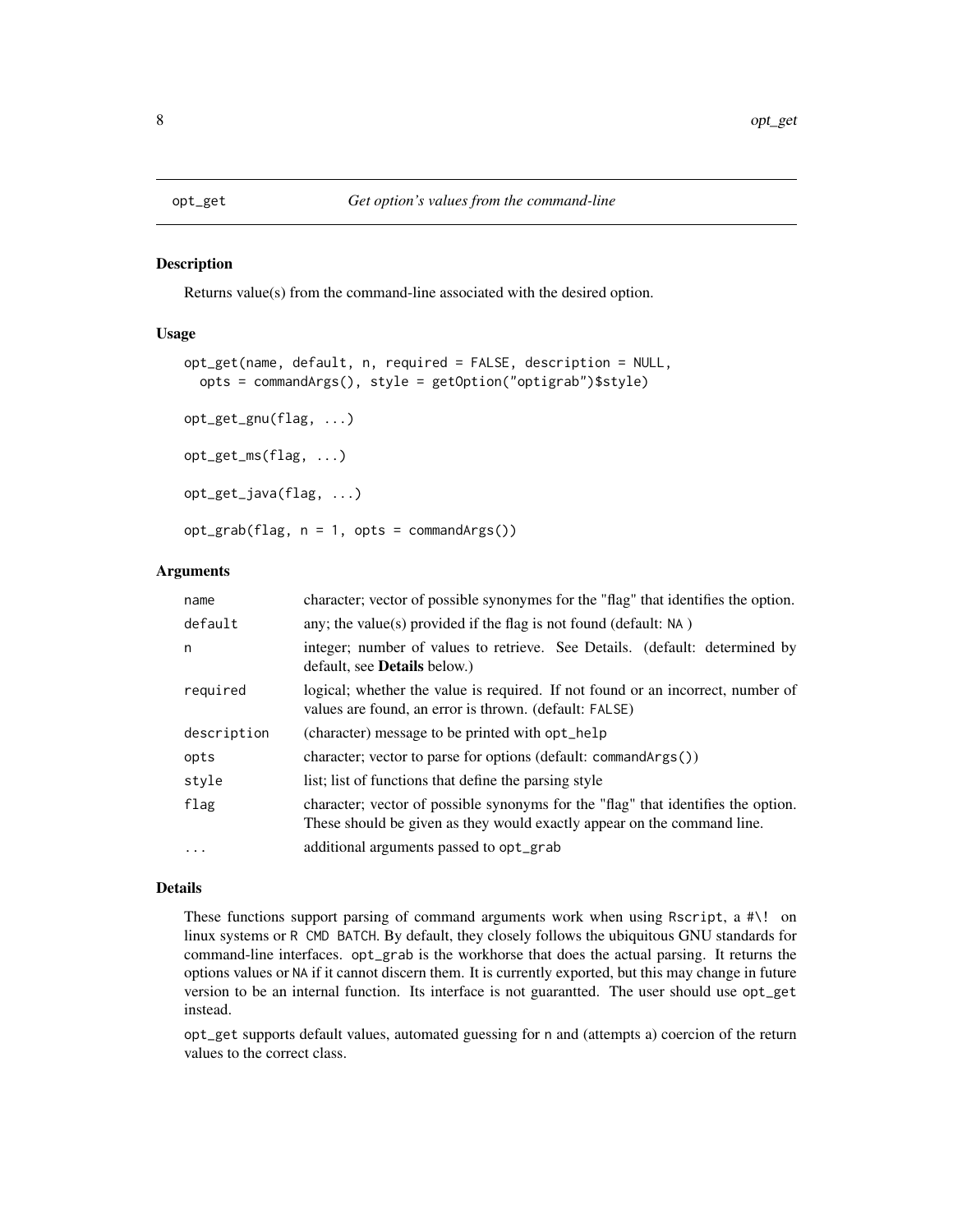#### <span id="page-8-0"></span>opt\_get 99.9 million and the contract of the contract of the contract of the contract of the contract of the contract of the contract of the contract of the contract of the contract of the contract of the contract of the c

#### Value

opt\_grab always returns a character; it is either the value for the flags or NA\_character if if they cannot be parsed.

opt\_get returns a value the command-line value as specified by the arguments or produces an error if the value could not be determined and required==TRUE.

# Selecting n

Except in rare-caces, the user should not have to specify n. This is determined from the value of default.

If default is a logical value, i.e. TRUE or FALSE, n is assumed to take no arguments. Presents of the flag on the command line will return TRUE, absense of the flag returns false.

If default is another type than logical, n is selected as length(default).

If default is missing, n is 1.

#### automatic coercision

Command-line arguments are character vectors. If default is supplied then the opt\_get attempts to coerce the values it returns to class(default). The user might wish to supply the correct methods to handle the conversions.

# side-effects

opt\_grab has the additional side-effect of keeping track of the arguments. This is useful for keeping track of

flag is used to identify the command line flag. It can include all synonyms for the flags.

n the number of value(s) to retrieve from the command line. If  $n=0$ , then a logical value is returned indicating whether the flag exists

required indicates if a value is required. If the the flag is not found and there is no default given or if there is not the correct number of value(s) an error is raised.

opts is the vector from which options are parsed. By default, this is commandArgs().

#### References

http://www.gnu.org/prep/standards/standards.html

#### See Also

[commandArgs](#page-0-0)

```
opts <- c( '--foo', 'bar' )
  opt_get('foo')
  opt_get( c('foo'), opts=opts )
  opt_grab( c('--foo'), opts=opts )
```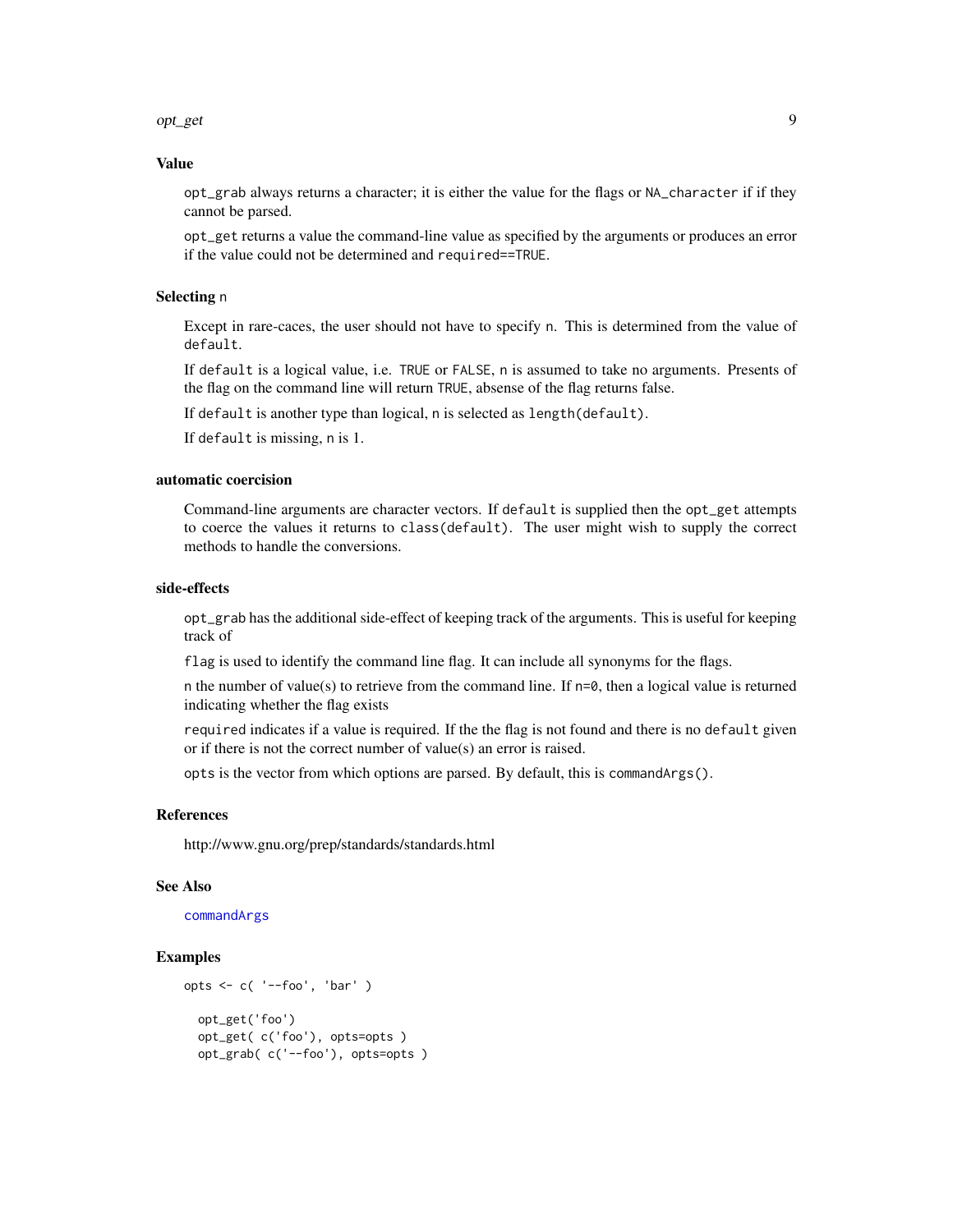```
opt_get_ms( c('foo'), opts=c('/foo', 'bar' ) )
 opt_get_java( c('foo'), opts=c('-foo', 'bar' ) )
 # Using pipes:
 ## Not run:
   c('foo', 'f') %>% opt_get('bar')
## End(Not run)
```
opt\_get\_args *Return arguments to Rscript*

#### Description

Arguments to a script are those following the --args argument.

#### Usage

opt\_get\_args(opts = commandArgs())

#### Arguments

```
opts character; vector of arguments, (Default: commandArgs())
                  Returns the user provided arguments, i.e. those following (the first) --args flag.
                  This is identical to what is done by commandArgs( trailingOnly = TRUE )
                  does. This is included an used since it supports testing/modifying the commandArgs
                  array.
```
#### Value

character; vector stripping elements preceding and including (the first) --args flag.

#### See Also

```
commandArgs
opt_grab
commandArgs
```

```
opt_get_args()
 opt_get_args( opts=c( "Rscript", "-a", "-b", "--args", "-c", 3, "-d" ) ) # "-c" "3" "-d"
 opt_get_args( opts=c( "-a", "-b", "--args", "-c", "--args", "-d" ) ) # "-c" "-d"
 opt_get_args( opts=c( "--foo", "bar") )
```
<span id="page-9-0"></span>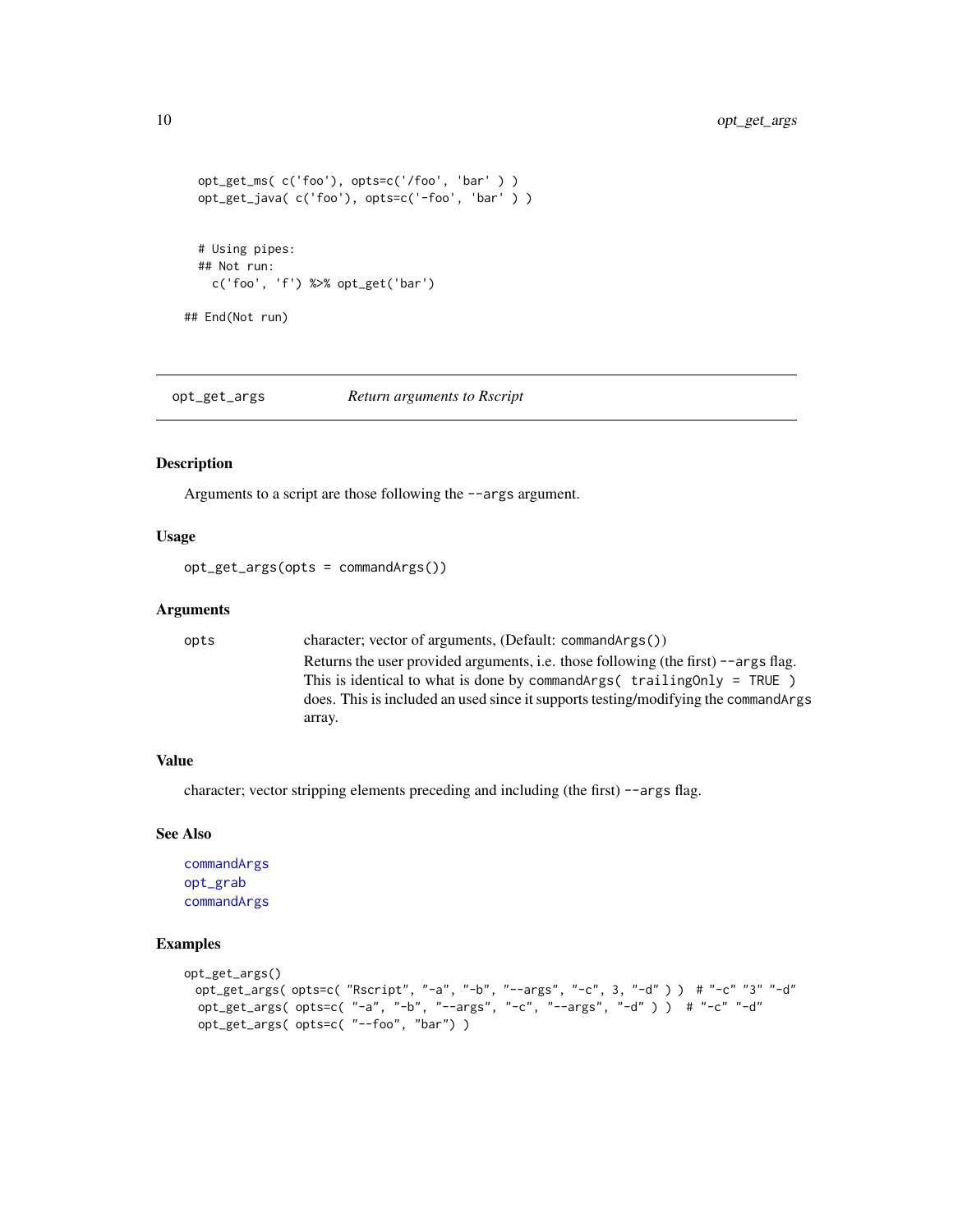<span id="page-10-0"></span>

# Description

Get path current running script

# Usage

```
opt_get_path(opts = commandArgs(), full.name = FALSE)
```
# Arguments

|           | This function is deprecated, use this file instead.                         |
|-----------|-----------------------------------------------------------------------------|
| full.name | boolean; expand to full path(?)                                             |
| opts      | character; cector from which to parse options (default: command $Arg(s()$ ) |

# Value

character; path to Rscript or NA if there isn't one.

# References

<http://stackoverflow.com/questions/1815606/rscript-determine-path-of-the-executing-script>

#### See Also

[opt\\_grab](#page-7-2) [base{](#page-0-0)commandArgs}

#### Examples

optigrab:::opt\_get\_path()

opt\_get\_verb *Get verb from the command line*

# Description

Return the verb for the application. The verb is the first argument that is not part of an option.

# Usage

```
opt_get_verb(opts = commandArgs())
```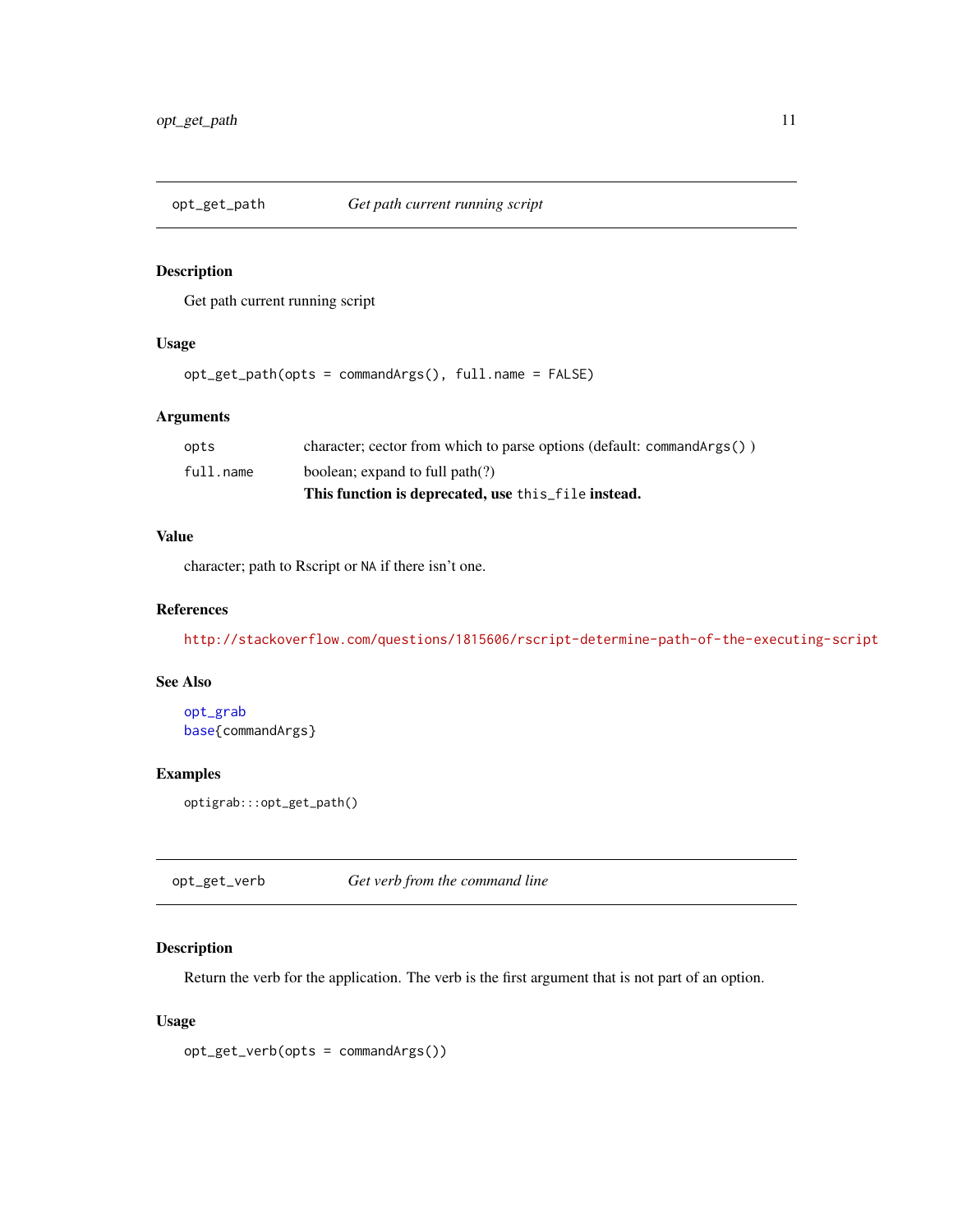#### <span id="page-11-0"></span>Arguments

opts character; Vector from which to parse options (default: commandArgs() )

# Details

Some applications such as *git* support commend verbs, e.g. push, fetch, etc. These can be retrieved by opt\_get\_verb.

opt\_get\_verb look for the first unaccounted for options (after --args). The number of options needed by each flags is determined by and saved by calls to [opt\\_get](#page-7-1). See the details to see how n is automatically determined. When not explicitly defined the number of options needed by each flag is 1. Becasue of this, it convention to call opt\_get\_verb after all opt\_get calls. For most simple applications, it likely doesn't matter.

#### Value

character of length 1; the verb found from the command-line. NA if a verb cannot be identified.

#### Assumptions

opt\_get\_verb assumes any flags occurring before the verb have exactly 1 value. A command line such as "> myscript –verbose verb" will be misparsed; the code will assume that "verb" is the value of the flag "–verbose"

#### See Also

```
opt_get
base{commandArgs}
```
#### Examples

opt\_get\_verb()

opt\_help *Automatic usage/help information*

# Description

Prints program usage information and, if used non-interactively, exits.

#### Usage

```
opt_help(name = c("help", "?"), opts = commandArgs())
```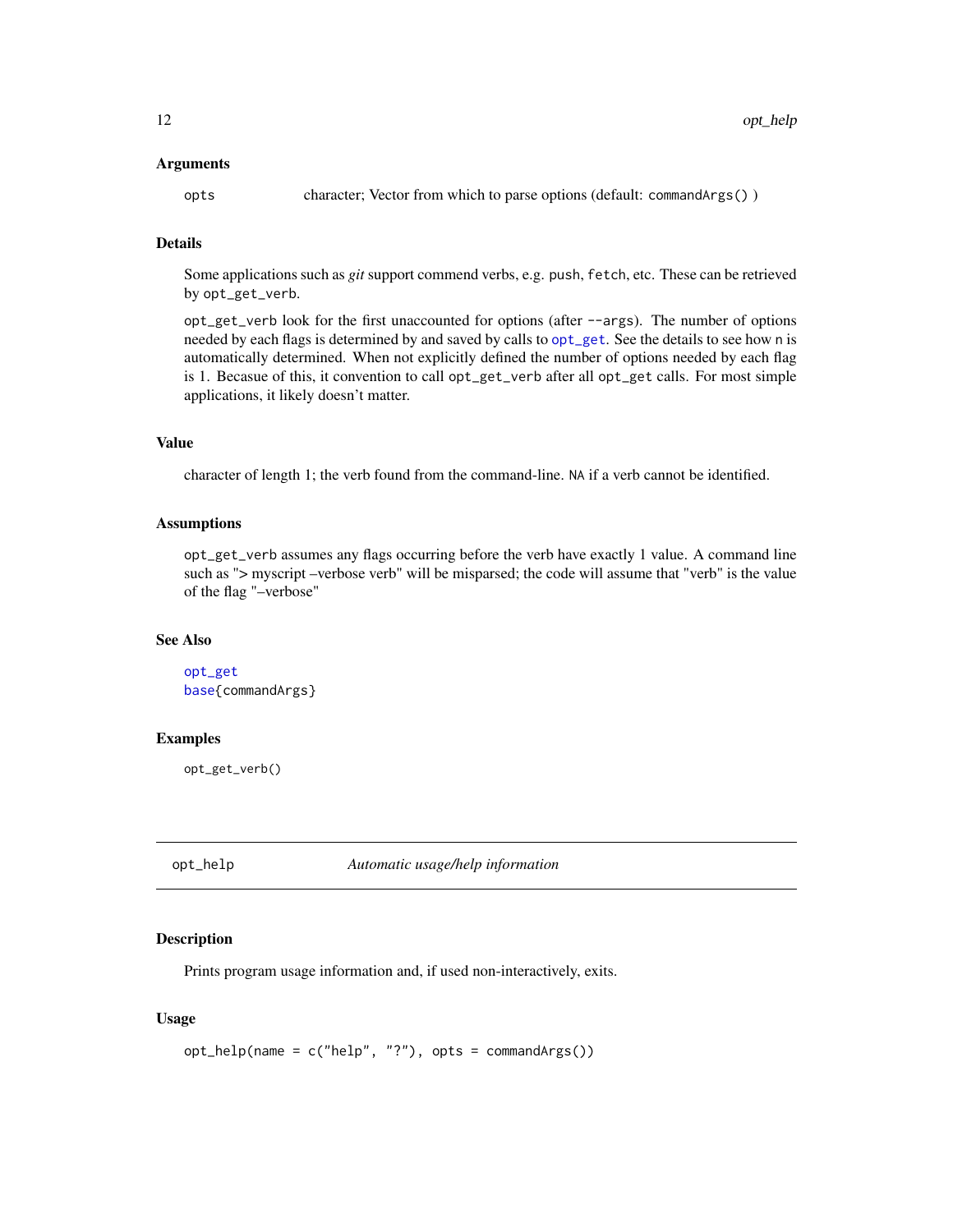#### <span id="page-12-0"></span>Arguments

| name | character; vector of names/aliases to use                                         |
|------|-----------------------------------------------------------------------------------|
| opts | character; vector from which to parse options (default: commandArgs())            |
|      | Usage information is generated from opt_get calls made prior to opt_help.         |
|      | opt_help shused will will not be shown. It is considered best practice to handle  |
|      | all option parsing in a block at the beginning of the application. optihelp would |
|      | be best placed at the end of that block                                           |

# Value

logical; returns TRUE if command-line options contain a help flag, FALSE otherwise. Mainly opt\_help is used for side-effects of printing usage/help information,

#### See Also

[commandArgs](#page-0-0)

# Examples

```
opts <- c( "--foo", "bar")
  optigrab:::opt_grab( "--foo")
  optigrab:::opt_help()
```
opt\_split\_args *Split command arguments*

# Description

Splits command argument vector to name, value pairs. This is an internal function and should generally not be called directly.

#### Usage

opt\_split\_args(opts = commandArgs())

# Arguments

| opts | character; vector of arguments. (Default: commandArgs())           |
|------|--------------------------------------------------------------------|
|      | $opt\_split\_args$ splits and value containing an equal $(=)$ sign |

# Note

non-exported

#### See Also

[opt\\_grab](#page-7-2) [base{](#page-0-0)commandArgs}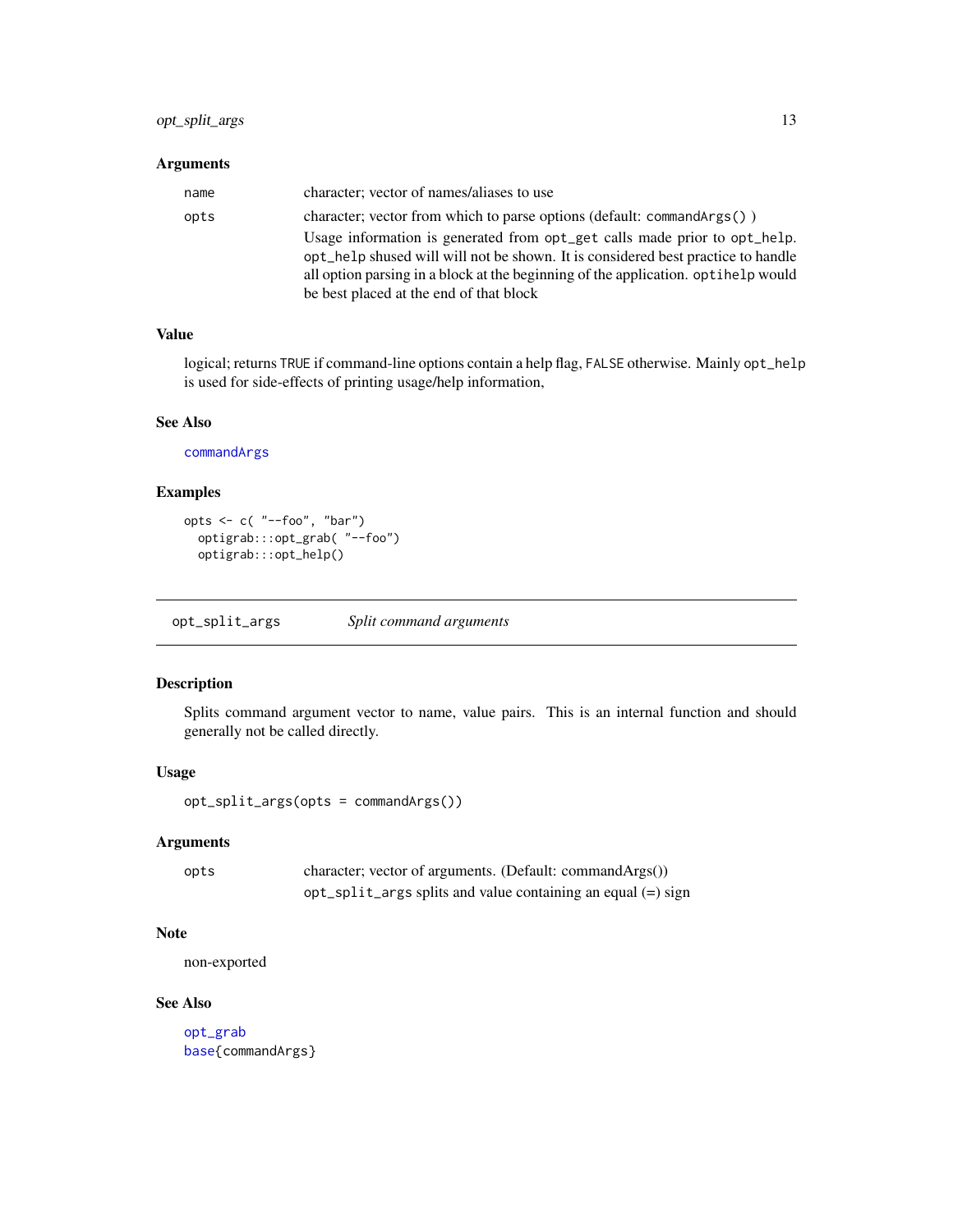# Examples

```
optigrab:::opt_split_args()
  optigrab:::opt_split_args( opts=c( "--foo=hello", "-b=goodbye") )
```
opt\_style *Get or set the optigrab style*

# Description

Get or sets the optigrab style

#### Usage

opt\_style(style)

#### Arguments

| style | named list; containing the following functions: flag_test, flag_to_name and<br>name_to_flag                                                                                                    |
|-------|------------------------------------------------------------------------------------------------------------------------------------------------------------------------------------------------|
|       | If style is not specified, opt_style gets the current optigrab style. If style<br>is provided, it must be a named list containing three functions flag test,<br>flag_to_name and name_to_flag. |

# Value

If style is not provided, returns a list of styles, otherwise used for the side-effect of setting the option

# flag\_test

Accepts a character vector and returns a logical vector indicating whether the elements are flags.

# flag\_to\_name

Accepts a character vector of flags and turns them into variable names, usually by stripping delimiters that indicate that they are flags

#### name\_to\_flag

Accepts a character vector of names and transforms them into the flags that would appear on the command line. This is used by [opt\\_grab](#page-7-2).

# See Also

[gnu\\_style](#page-1-1) [ms\\_style](#page-3-2) [ms\\_style](#page-3-2)

<span id="page-13-0"></span>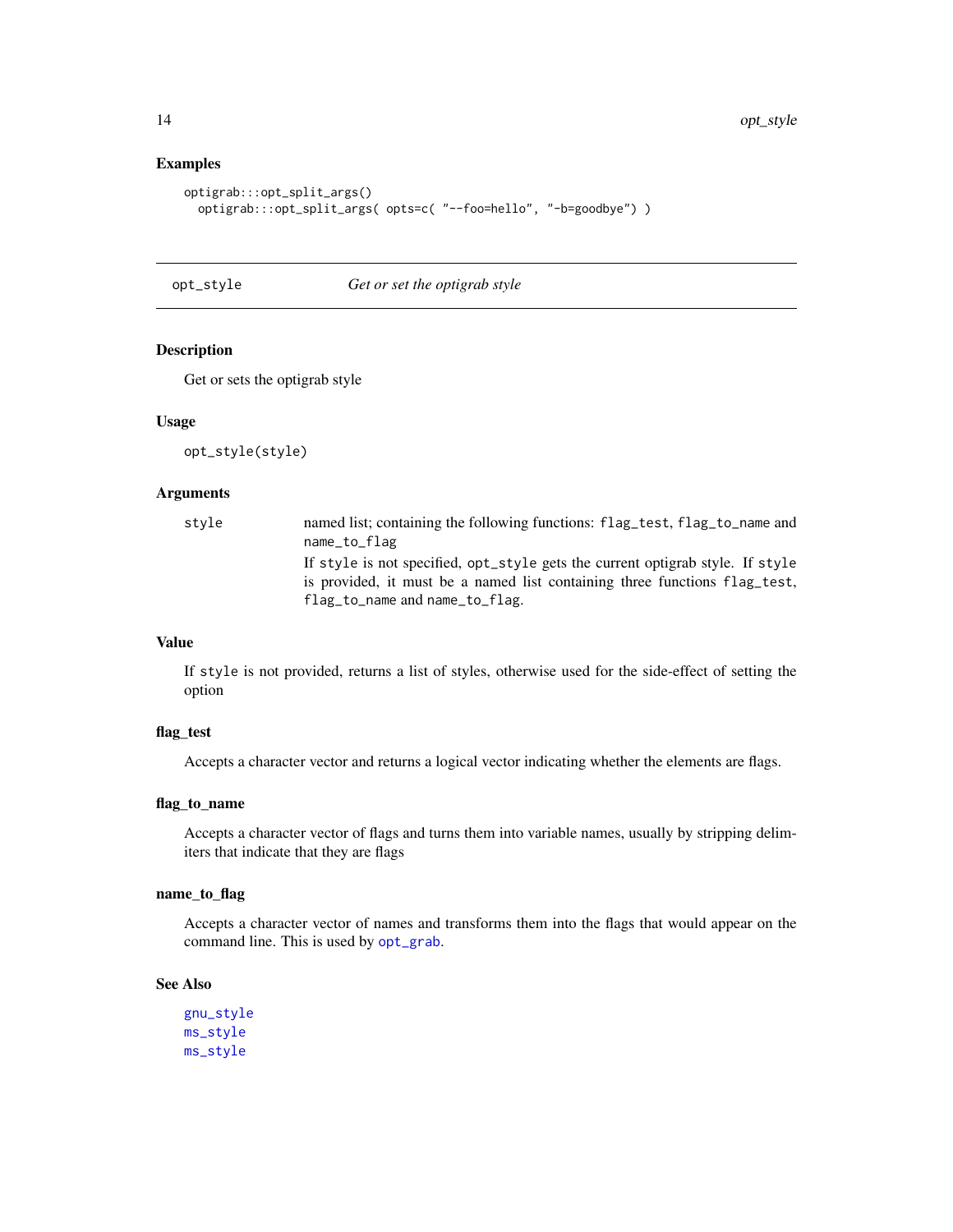<span id="page-14-0"></span>str\_to\_opts 15

#### Examples

```
opt_style()
 opt_style( optigrab:::gnu_style )
  opt_style( optigrab:::java_style )
  opt_style( optigrab:::ms_style )
```
# str\_to\_opts *Split a string bases on whitespace*

# Description

Split a string based on whitespace ignore single- and double quoted entries

# Usage

 $str_to_opts(x = character())$ 

# Arguments

| character; string to parse as if it is a command line                           |
|---------------------------------------------------------------------------------|
| This is an internal function used predominantly for testing. It might be depre- |
| cated in the near future.                                                       |

#### Value

A character array that could be similar to that provided by commandArgs.

#### Note

not-exported, by design

#### See Also

[commandArgs](#page-0-0)

# Examples

```
## Not run:
   str <- 'cmd -t "Say Anything" --character \'Lloyd Dobler\''
   str_to_opts(str)
   split_ws_nonquote(str)
```
## End(Not run)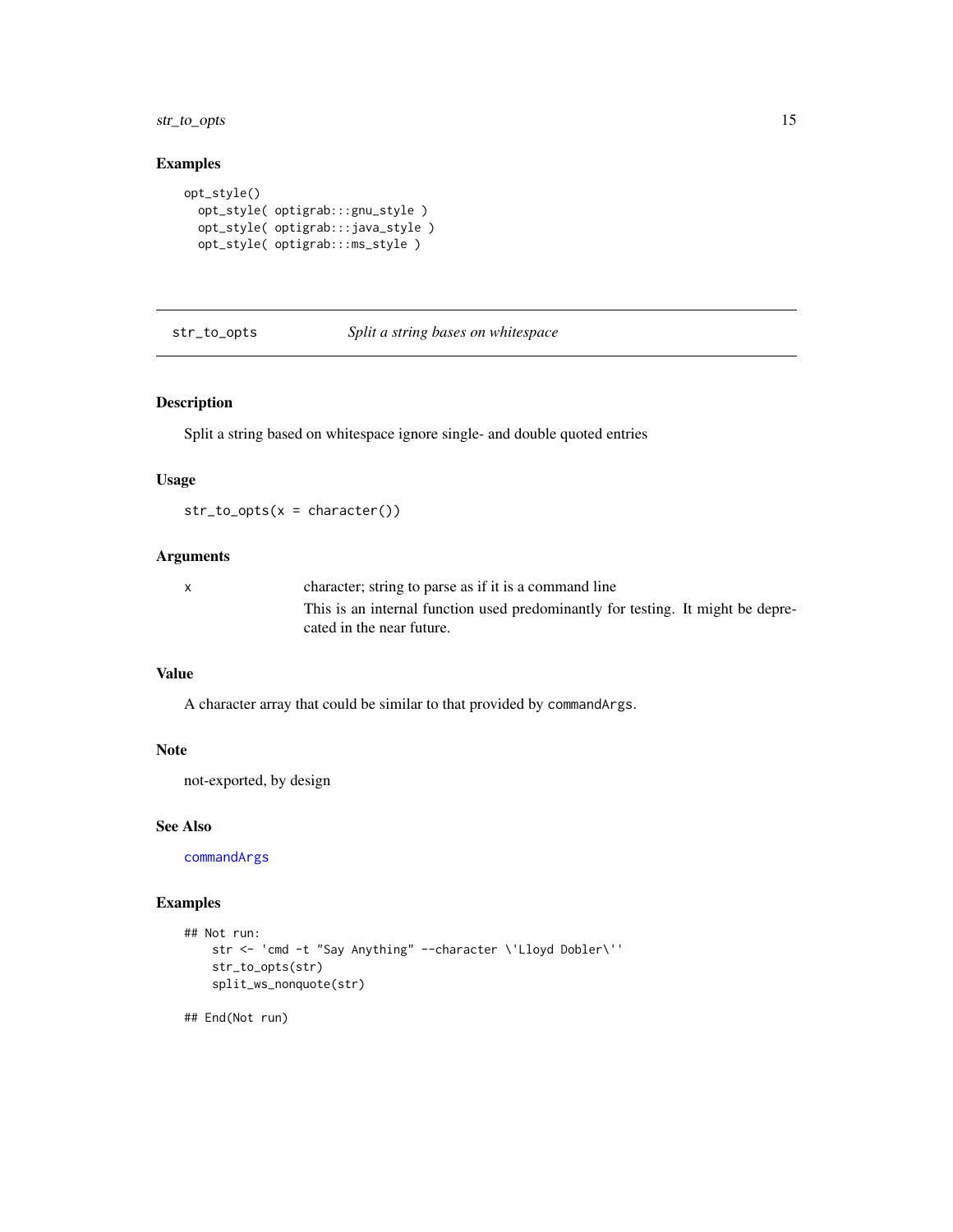<span id="page-15-0"></span>this\_file *this\_file*

# Description

Name or path to the current file

# Usage

```
this_file(opts = commandArgs(), local = TRUE, full.path = TRUE)
```
# Arguments

| opts      | character; vector of arguments. (Default: command $Arg(s()$ )                                                                  |
|-----------|--------------------------------------------------------------------------------------------------------------------------------|
| local     | logical; if TRUE returns the most currently sourced script as opposed to the orig-<br>nal/first source script. (Default: TRUE) |
| full.path | logical; Whetther to return the full path to the sourced file. (Default: TRUE)                                                 |

# Details

this\_file returns the name or path of the executing file whehter the file was invoked from Rscript or in an interactive session. Further it source

Argument local controls whether it is the current file (TRUE) or the orignal, top-level file.

# Value

one-element character vector with the path to the current file; returns NA is in an interactive session not in a file.

# References

<http://stackoverflow.com/questions/1815606/rscript-determine-path-of-the-executing-script>

### See Also

```
opt_grab
base{commandArgs}
```
#### Examples

this\_file()